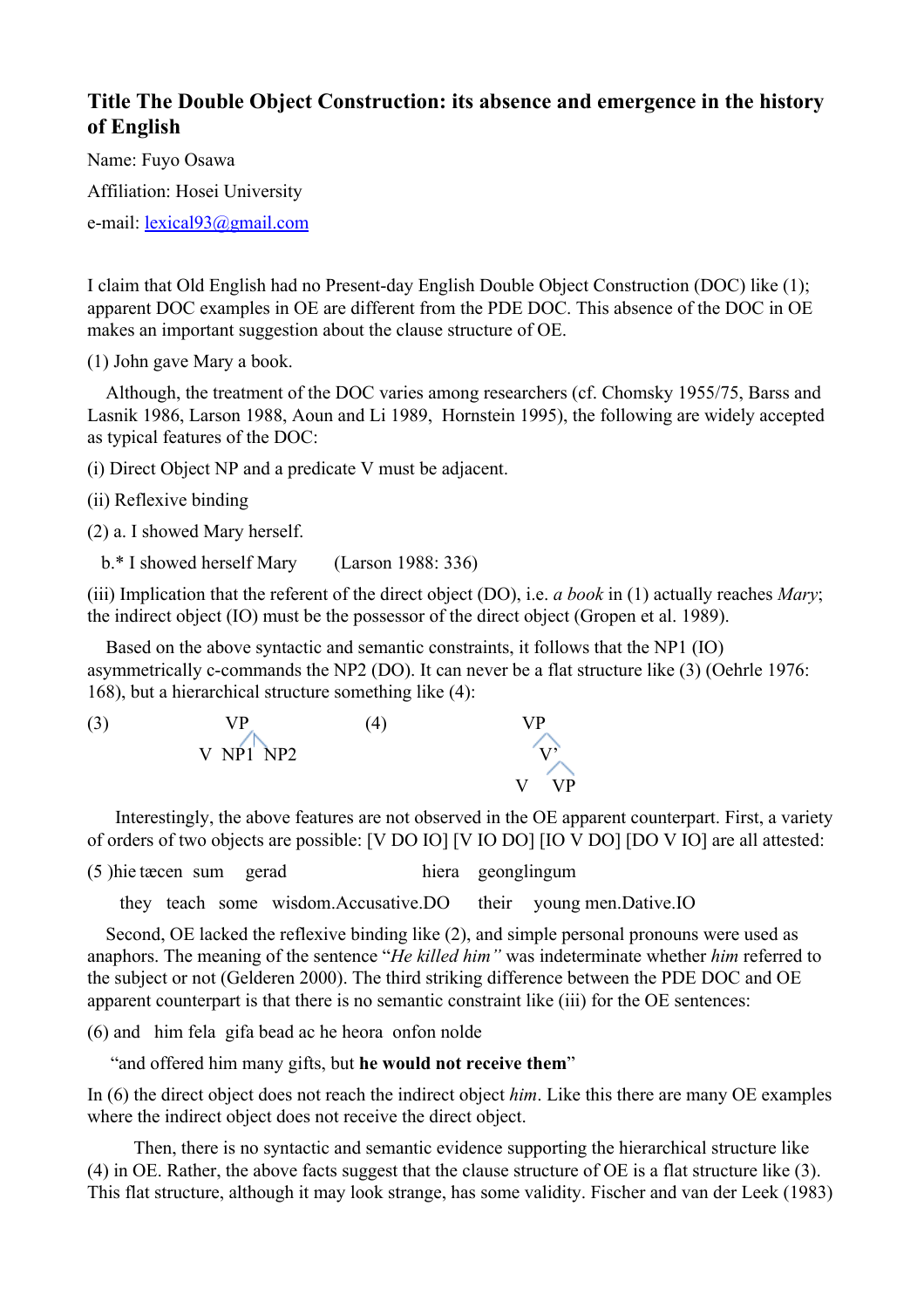propose a partially flat structure for OE impersonal constructions. In this structure there is no privileged status of accusative NP arguments; accusative NPs, dative NPs and genitive NPs are all equal with the predicate verb (Osawa 1996; 2013). The flat structure can better accommodate the facts observed in earlier English like impersonal subjectless sentences and the split genitive NPs like (7) too:

(7) Ælfred-es sweostor cynning-es  $[N1.Genitive+N+N2.Genitive]$ 

'King Alfred's sister' (AS.Chronicle Parker MS 82. 2. 888)

The DOC appeared in the 14<sup>th</sup> century because of the demise of case morphology (cf. Kemenade 1987, Allen 1995, Roberts 2007). This is when the reflexive binding was established due to the emergent DP.

## Examples

(5 )hie tæcen sum gerad hiera geonglingum =

they teach some wisdom.Accusative.DO their young men.Dative.IO

'they teach some wisdom to their young men'

(Ælfric's Grammar, M.M. MS. Harley 107. 13-14)

(6) and him fela gifa bead ac he heora onfon nolde

"and offered him many gifts, but he would not receive them"

(Ælfric's Lives of Saints 31. 681. Skeat, W.W. (ed.) EETS.)

## References

- Allen, Cynthia (1995) *Case Marking and Reanalysis: Grammatical Relations from Old to Early Modern English*. Oxford: Clarendon Press.
- Aoun, Joseph and Yen-hui Audrey Li (1989) "Scope and Constituency." *Linguistic Inquiry* 20.141-172.
- Barss, Andrew and Howard Lasnik (1986) "A Note on Anaphor and Double Objects." *Linguistic Inquiry* 17.347-3354.
- Chomsky, Noam (1955/75) *The Logical Structure of Linguistic Theory*. Chicago: Chicago University Press.

Fischer, Olga and Frederike van der Leek (1983) "The Demise of the Old English Impersonal construction." Journal of Linguistics 19: 337- 368.

Gelderen, Elly van (2000) *A History of English Reflexive Pronouns*. Amsterdam: John Benjamins.

Gropen, Jess, Steven Pinker, Michelle Hollander, Richard Goldberg and Ronald Wilson (1989) "The Learnability and Acquisition of the English Language Dative Alternation." *Language* 65. 203 - 257.

Hornstein, Nobert (1995) *Logical Form: From GB to Minimalism*. Oxford: Blackwell.

Kemenade, Ans van (1987) *Syntactic Case and Morphological Case in the History of English*. Dordrecht: Foris.

Larson, Richard (1988) "On the Double Object Construction." *Linguistic Inquiry* 19.335-391.